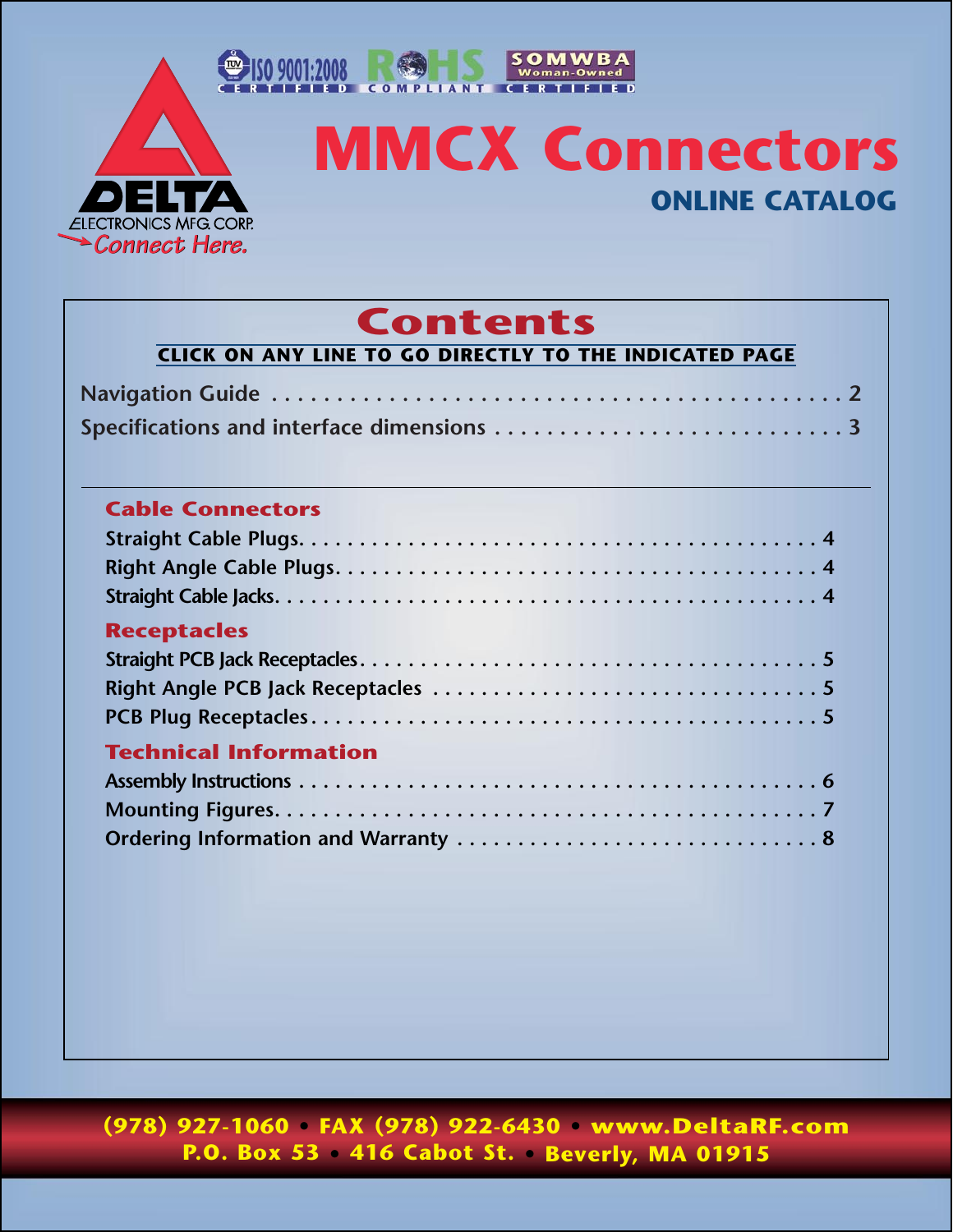<span id="page-1-0"></span>**We have configured this online catalog to take advantage of Acrobat navigation shortcuts (links). However, these links are not visible on the pages— making them visible would compromise the page's readability.**

- **Clicking on any entry in the Table of Contents will take you to the indicated page.**
- **Shown below are the "hot spots" on all of the product pages that will take you to background information on various connector characteristics.**
- **After you use a link to jump to another page, you can use the "back" arrow in Acrobat's menu bar to return to the page you jumped from.**
- **Configure Acrobat Reader to show bookmarks for a table of contents by specific characteristic (for example, cable plugs broken out by cable attachment method).**
- **To find a specific part number, use Acrobat's search feature.**

**In addition, the pages are formatted to fit within the margins of standard laser or inkjet printers no need to use the "shrink to fit" option when printing pages from Acrobat.**

#### **Click here [to go to the Table of Contents](#page-0-0)**



**Click here to go to Delta's website if your computer is configured for Web connection via Acrobat.**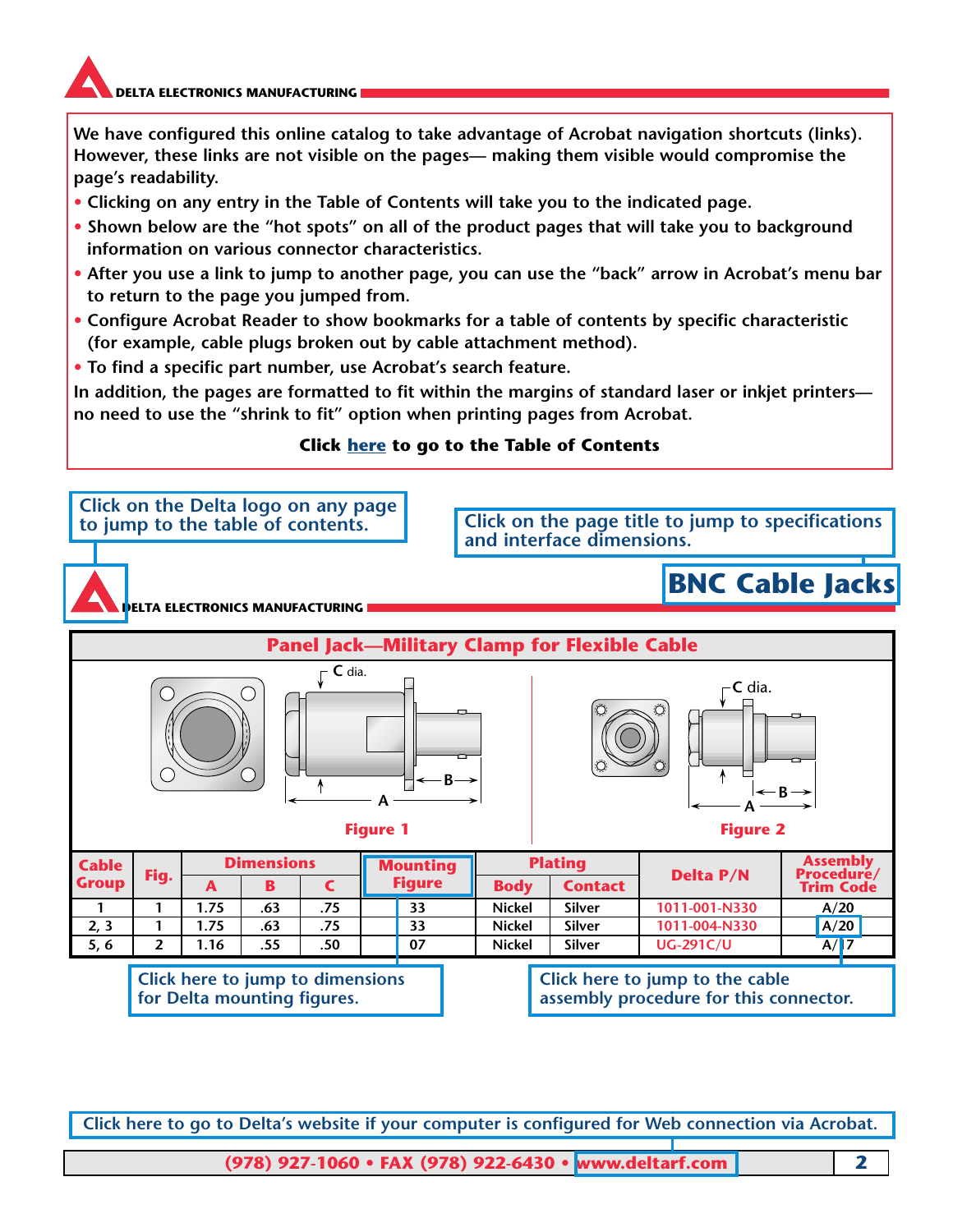<span id="page-2-0"></span>

### **DELECTRONICS MANUFACTURING MMCX Connectors**

### **General Description**

Delta MMCX connectors are microminiature, 50Ω impedance connectors with snap-on coupling. They are best suited for use with cables in the range of .070" to .120" diameter, such as RG-178 and RG-316/U.

These connectors provide small size, light weight, and economy with the convenience of snapon mating and the ability to rotate connector pairs after mating for precise alignment. Their non-slotted outer contact provides for low RF leakage.

All Delta MMCX connectors are available with gold-plated bodies, or with nickel-plated bodies for economy.

As with our other connector series, Delta's customer-driven design results in MMCX series connectors with practical and unique features that make your design and assembly process easier. Some of these include:

- MMCX P. C. board receptacles with a choice of through-hole, edge mounting, or surface mounting.
- P. C. board jack receptacles that fit flush with the edge of boards, ideal for daughterboard applications.

Our MMCX series product line is still growing, so please call if you don't see what you need.

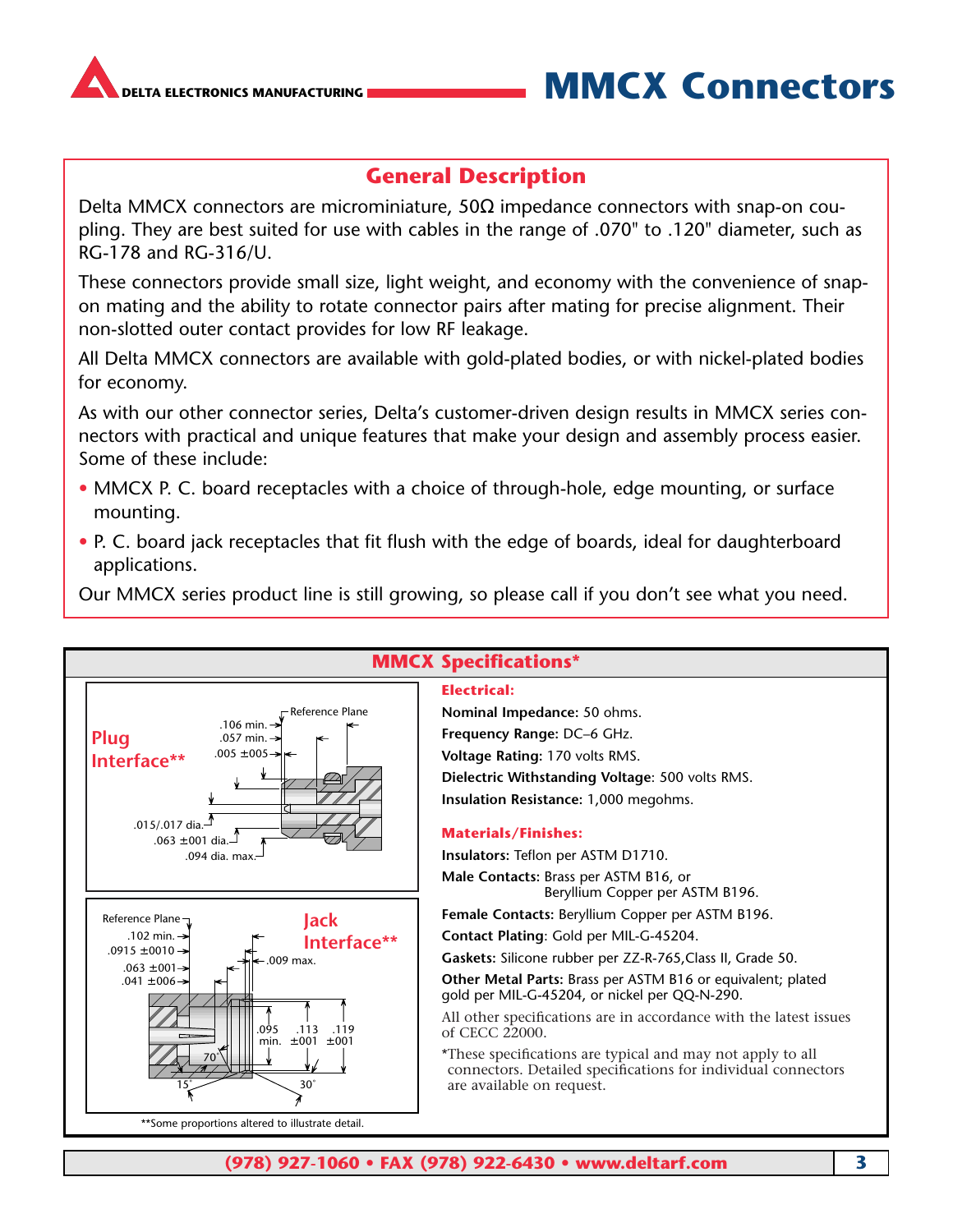<span id="page-3-0"></span>

# **MMCX Cable Plugs**

**Straight and Right Angle Cable Plugs**



**Figure 1 (Straight crimp type for flexible cable)**



**Figure 3 (Right angle crimp type for flexible cable)**



**Figure 2 (Straight direct solder for semi-rigid cable)**



**Figure 4 (Right angle direct solder for semi-rigid cable)**

| <b>Cable</b> |               | <b>Dimensions</b> |     | <b>Plating</b> |                | <b>Delta P/N</b>  | <b>Assembly Procedure/</b> |
|--------------|---------------|-------------------|-----|----------------|----------------|-------------------|----------------------------|
| <b>Group</b> | <b>Figure</b> | А                 | B   | <b>Body</b>    | <b>Contact</b> |                   | <b>Trim Code</b>           |
| $\Omega$     |               | .61               | .27 | Gold*          | Gold           | 9503-037-G000-500 | B/37                       |
|              |               | .43               | .27 | Gold*          | Gold (C)       | 9507-037-G001-500 | L/04                       |
| 11           |               | .61               | .27 | Gold*          | Gold           | 9503-038-G000-500 | B/37                       |
| 11           | 3             | .43               | .27 | Gold*          | Gold(C)        | 9507-038-G001-500 | L/05                       |
| 14           |               | .49               | .16 | Gold*          | Gold           | 9501-025-G003-500 | H/03                       |
| 14           | 4             | .30               | .27 | Gold*          | Gold(C)        | 9505-025-G003-500 | 1/04                       |





**Figure 1 (Crimp type for flexible cable)**



**Figure 2 (Crimp type for flexible cable)**



**Figure 3 (Direct solder for semi-rigid cable)**

| <b>Cable</b> |               | <b>Dimensions</b> |     | <b>Plating</b> |         | <b>Delta P/N</b>  | <b>Assembly Procedure/</b> |
|--------------|---------------|-------------------|-----|----------------|---------|-------------------|----------------------------|
| <b>Group</b> | <b>Figure</b> |                   | B   | <b>Body</b>    | Contact |                   | <b>Trim Code</b>           |
|              |               | .61               | .27 | Gold*          | Gold    | 9510-037-G000-500 | B/38                       |
|              |               | .70               | .37 | Gold*          | Gold    | 9510-038-G000-500 | B/39                       |
| 14           |               |                   | .16 | Gold*          | Gold    | 9510-025-G003-500 | H/03                       |

| <b>Cable Groups</b> |                                              |    |                                   |  |  |  |
|---------------------|----------------------------------------------|----|-----------------------------------|--|--|--|
|                     | RG-174, 179, 187, 188, 316; M17/94, 136, 152 | 14 | .085" semi-rigid; RG-405; M17/133 |  |  |  |
|                     | RG-178, 178A, 178B, 196, 196A; M17/93        |    |                                   |  |  |  |

\* Also available with nickel-plated body—change **G** in Delta part number to **N**. (C) in contact plating column indicates captive contact.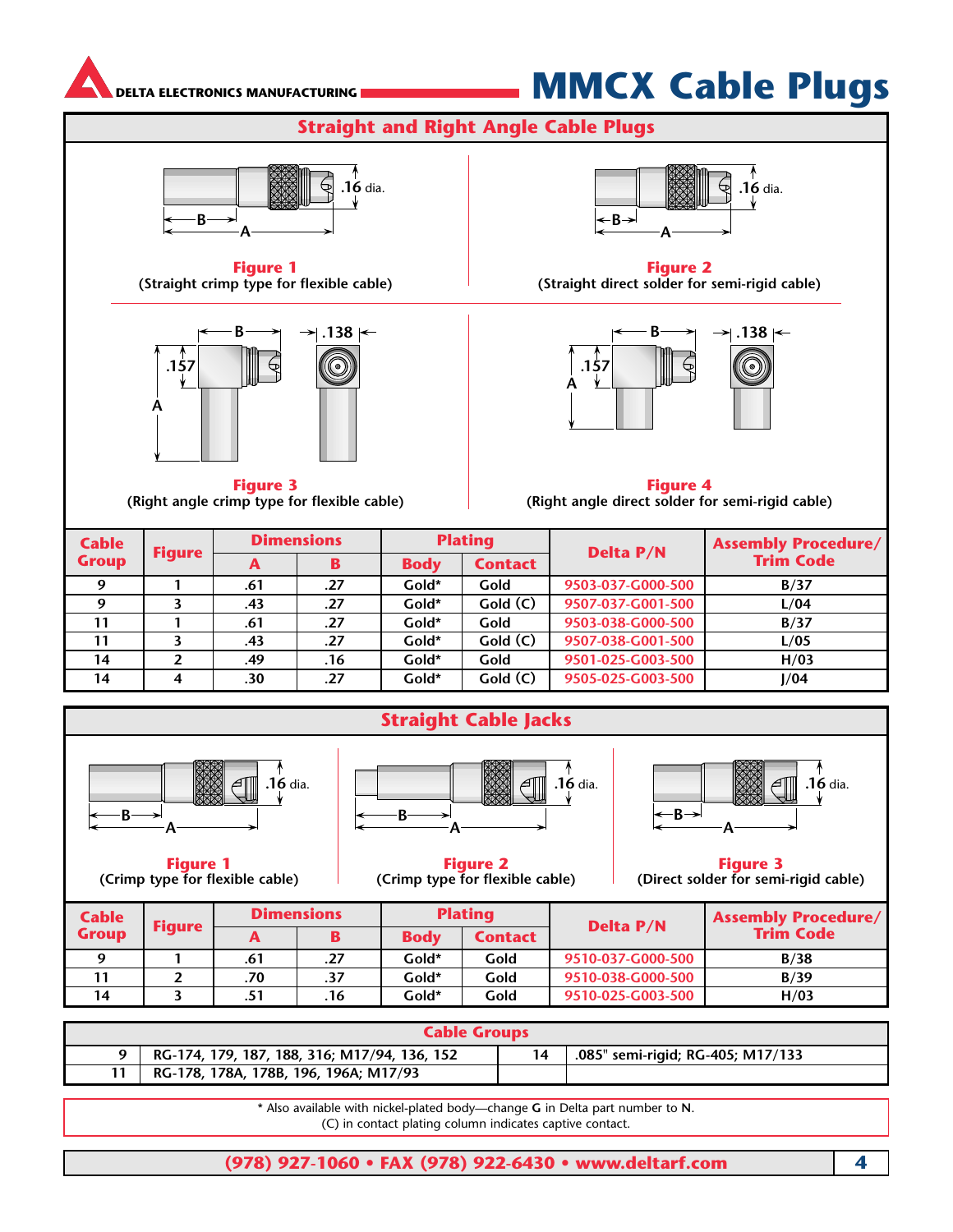## **MMCX Receptacles**

<span id="page-4-0"></span>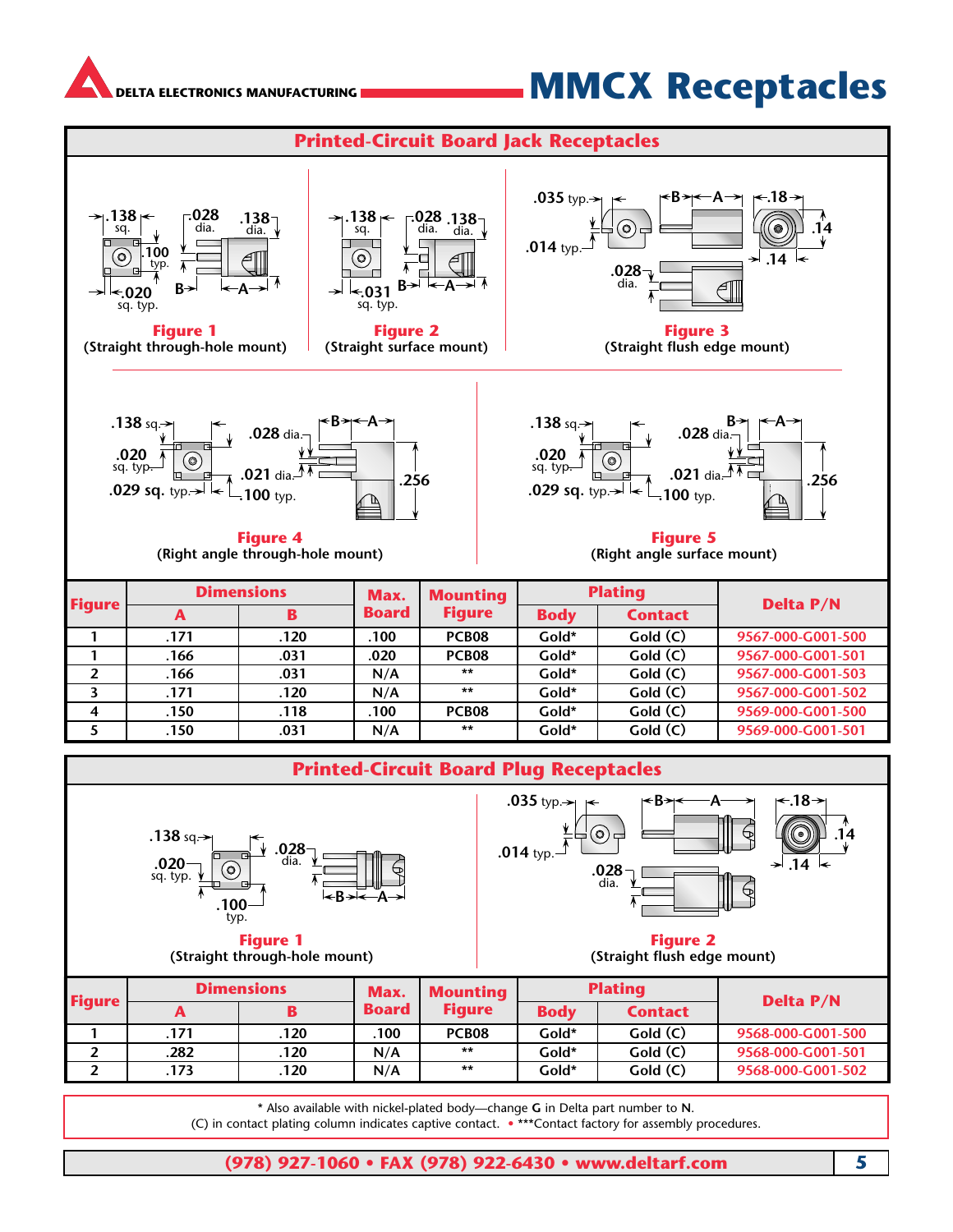## **Assembly Instructions**

#### **Assembly Procedure B**

<span id="page-5-0"></span>

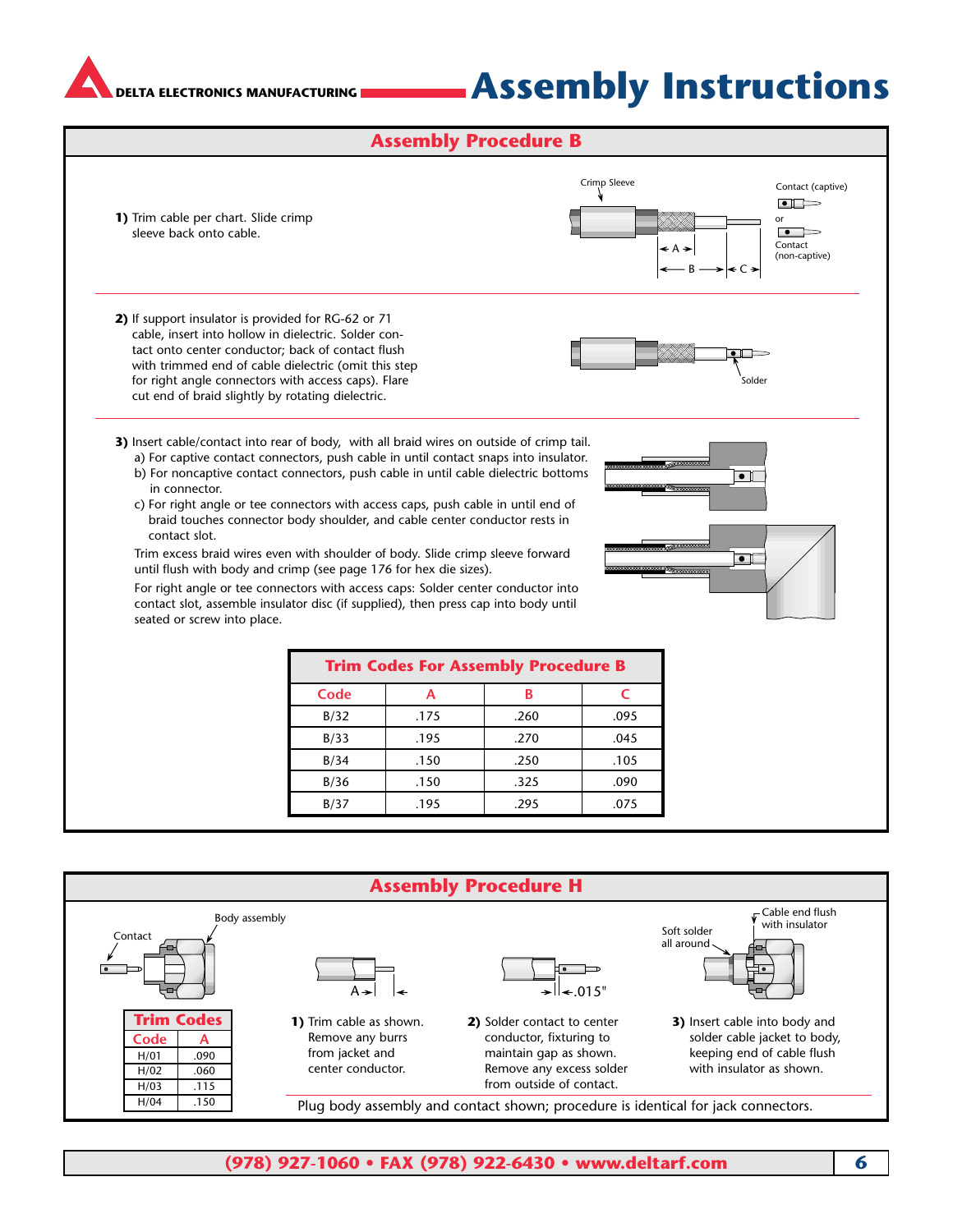### **Assembly Instructions**

#### **Assembly Procedure J**

<span id="page-6-0"></span>

| <b>Trim Codes</b> |      |      |  |  |  |
|-------------------|------|------|--|--|--|
| Code              | А    | B    |  |  |  |
| 1/01              | .109 | .047 |  |  |  |
| 1/02              | .059 | .039 |  |  |  |
| 1/03              | .059 | .079 |  |  |  |
| J/04              | .050 | .059 |  |  |  |

A – R

**1)** Trim cable as shown. Remove any burrs from jacket and center conductor.

Soft solder all around Solder center conductor to contact Cable end flush with step  $\overline{\phantom{a}}$  Press cap in until seated Cap Insulator (if supplied)

**2)** Soft solder cable jacket to body, making sure that end of cable is flush with step in body. Solder center conductor into contact slot, assemble insulator disc (if supplied), then press cap into body until seated or screw into place.

#### **Assembly Procedure L**



**P.C. Board Drilling A** dia. typ. **D** dia. **B** (**L**) typ.  $\mathsf{C}$  ( $\mathsf{L}$ ) typ. **Coaxial connectors Figure ABCD** PCB08 .032 .100 .050 .032